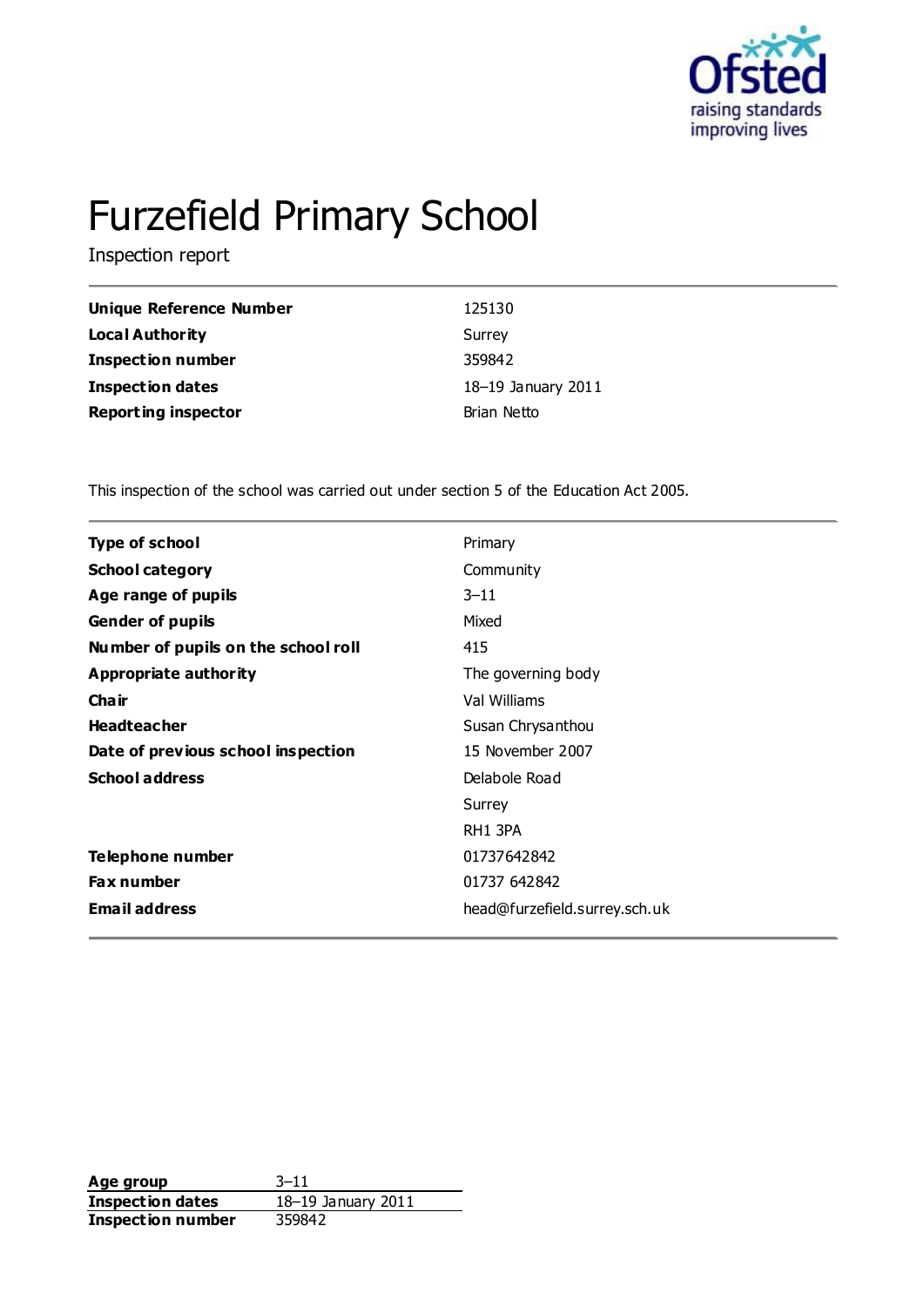The Office for Standards in Education, Children's Services and Skills (Ofsted) regulates and inspects to achieve excellence in the care of children and young people, and in education and skills for learners of all ages. It regulates and inspects childcare and children's social care, and inspects the Children and Family Court Advisory Support Service (Cafcass), schools, colleges, initial teacher training, work-based learning and skills training, adult and community learning, and education and training in prisons and other secure establishments. It assesses council children's services, and inspects services for looked after children, safeguarding and child protection.

Further copies of this report are obtainable from the school. Under the Education Act 2005, the school must provide a copy of this report free of charge to certain categories of people. A charge not exceeding the full cost of reproduction may be made for any other copies supplied.

If you would like a copy of this document in a different format, such as large print or Braille, please telephone 0300 123 4234, or email **[enquiries@ofsted.gov.uk](mailto:enquiries@ofsted.gov.uk)**.

You may copy all or parts of this document for non-commercial educational purposes, as long as you give details of the source and date of publication and do not alter the documentation in any way.

To receive regular email alerts about new publications, including survey reports and school inspection reports, please visit our website and go to 'Subscribe'.

Royal Exchange Buildings St Ann's Square Manchester M2 7LA T: 0300 123 4234 Textphone: 0161 618 8524 E: **[enquiries@ofsted.gov.uk](mailto:enquiries@ofsted.gov.uk)**

W: **[www.ofsted.gov.uk](http://www.ofsted.gov.uk/)**

© Crown copyright 2011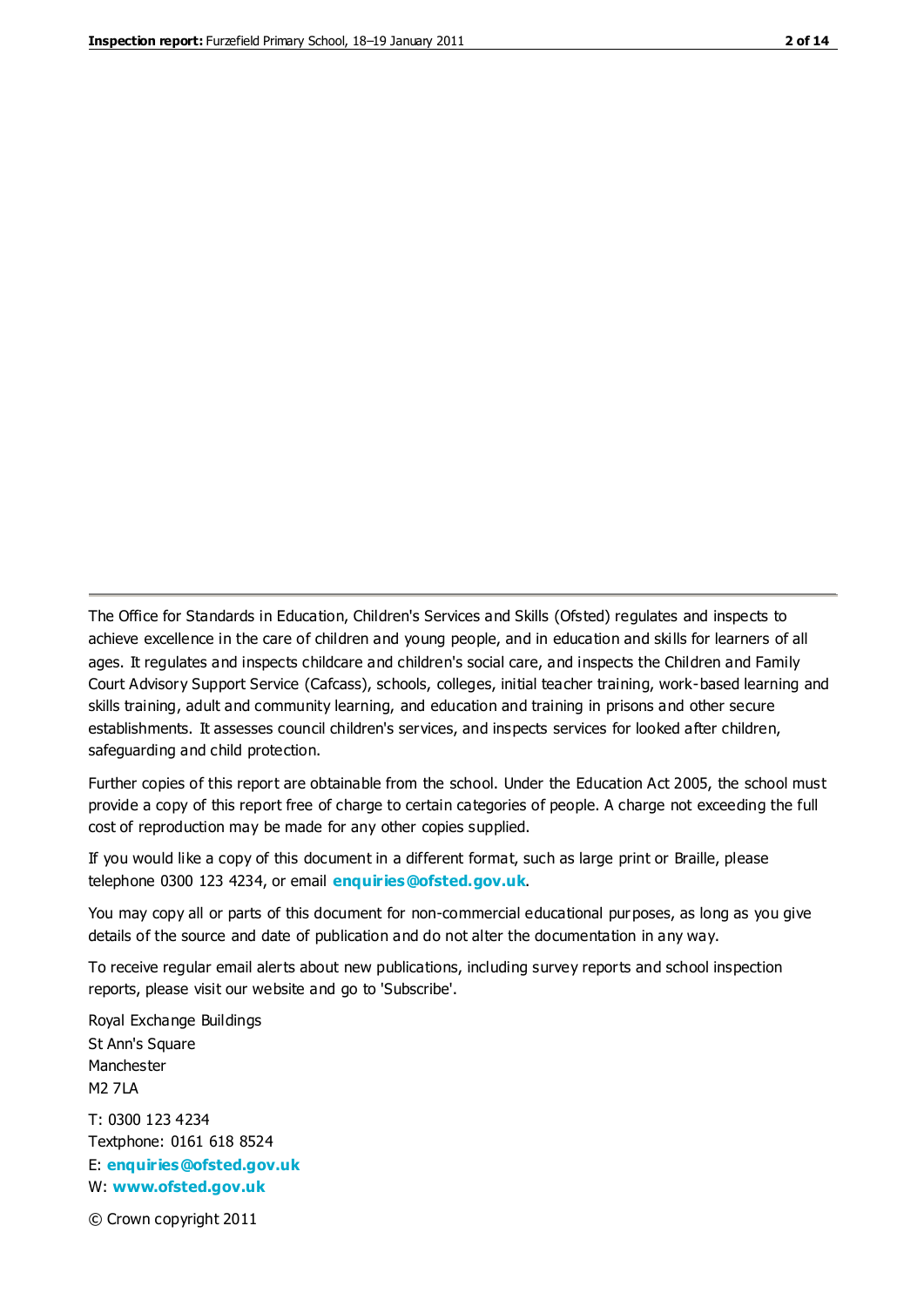## **Introduction**

This inspection was carried out by four additional inspectors. They visited 21 lessons and observed 19 teachers. They met with the headteacher and deputy headteacher, the Chair of the Governing Body and one other member of the governing body, subject coordinators and pupils. They observed the school's work, and looked at school plans, records of pupils' progress, minutes and self-evaluation documents. They received and analysed 177 questionnaires from parents and carers.

The inspection team reviewed many aspects of the school's work. It looked in detail at a number of key areas.

- The current pupils' attainment in Year 6 and across the school and how well pupils with special educational needs achieve.
- $\blacksquare$  How well pupils make progress in English and mathematics, and how lessons engage and motivate them.
- The accuracy of the school's monitoring and evaluation strategies in supporting and driving improvement, and the impact of leaders on improving the quality of teaching.

## **Information about the school**

The school is larger than the average-sized primary school. It has a Specialist Resource Centre for 18 pupils aged  $7*11$  years with moderate learning difficulties. The proportion of pupils with statements of special educational needs and/or disabilities is well above the national average. A very large majority of the pupils are from White British heritages. A Children's Centre with a day care unit shares the same site; this was not inspected. Children in the Early Years Foundation Stage are taught in a Nursery and two Reception classes; both Nursery and Reception age children learn together. The proportion of pupils known to be eligible for free school meals is above the national average. The school has several awards which reflect its commitment to healthy living, and an International School Award. There is a breakfast club and many after-school clubs managed by the governing body. Since the previous inspection, there have been some significant staff changes including the appointment of a new headteacher in September 2010.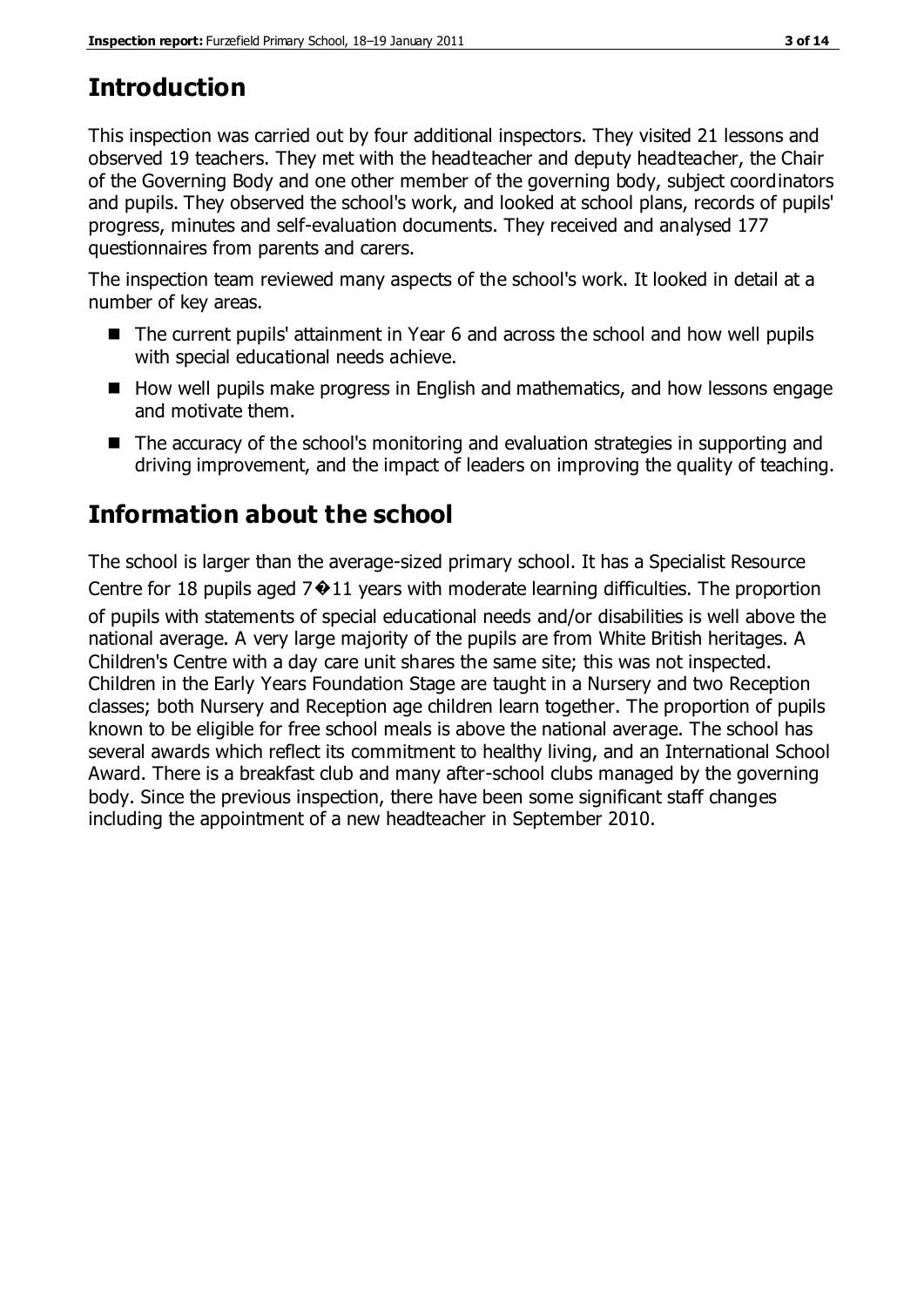**Inspection grades: 1 is outstanding, 2 is good, 3 is satisfactory, and 4 is inadequate** Please turn to the glossary for a description of the grades and inspection terms

## **Inspection judgements**

| Overall effectiveness: how good is the school?  |  |
|-------------------------------------------------|--|
| The school's capacity for sustained improvement |  |

#### **Main findings**

This is a satisfactory school. It is improving and has some good features, particularly in the care, guidance and support it provides for all its pupils, especially those facing challenging circumstances or who have special educational needs and/or disabilities. As a result, their achievement is in line with their classmates. Pupils' broadly average attainment in Year 6, and secure evidence of rising attainment across the school, demonstrate that this is a school on the move. The positive lead provided by the headteacher has resulted in a strong shared leadership team, and effective systems for monitoring and evaluating the school's performance. Changes in the governing body have also given governors a more strategic role. Close partnerships with the local authority and other partners have contributed to the drive for raising attainment, and have also offered good opportunities for staff development. Because of these factors, strong leadership, and rigorous and accurate school self-evaluation, the school has a satisfactory capacity to improve further. The progress of some pupils, particularly in English and mathematics, has been too slow. They have much to catch-up in these basic skills. However, the school has already reduced some of the identified weaknesses, for example, in teaching, which is at least satisfactory with much that is good. Although the school's relationship with parents and carers is good, and a large majority are positive about the school, the working partnership with parents and carers in promoting their child's learning is at an early stage of development.

The school develops pupils' spiritual, moral, social and cultural understanding effectively, so that they make a good, active contribution to the school and the wider community. However, a lack of awareness of the diversity in the United Kingdom today means that community cohesion is only satisfactory. Pupils, parents and carers are mostly happy with the school. However, a small minority of parents and carers in the questionnaires, and a few pupils who talked with inspectors, expressed concerns about behaviour. These are being dealt with effectively by the school. Inspectors found during this inspection that pupils behave well in class and are respectful and caring for each other around the school, and where teaching is effective, pupils are engaged and enjoy their learning. Attendance rates for a very small minority have been low but strategies to encourage all parents and carers to ensure that their child attends regularly are having a positive impact.

Up to 40% of the schools whose overall effectiveness is judged satisfactory may receive a monitoring visit by an Ofsted inspector before their next section 5 inspection.

#### **What does the school need to do to improve further?**

 $\blacksquare$  Raise pupils' attainment across the school in English and mathematics by: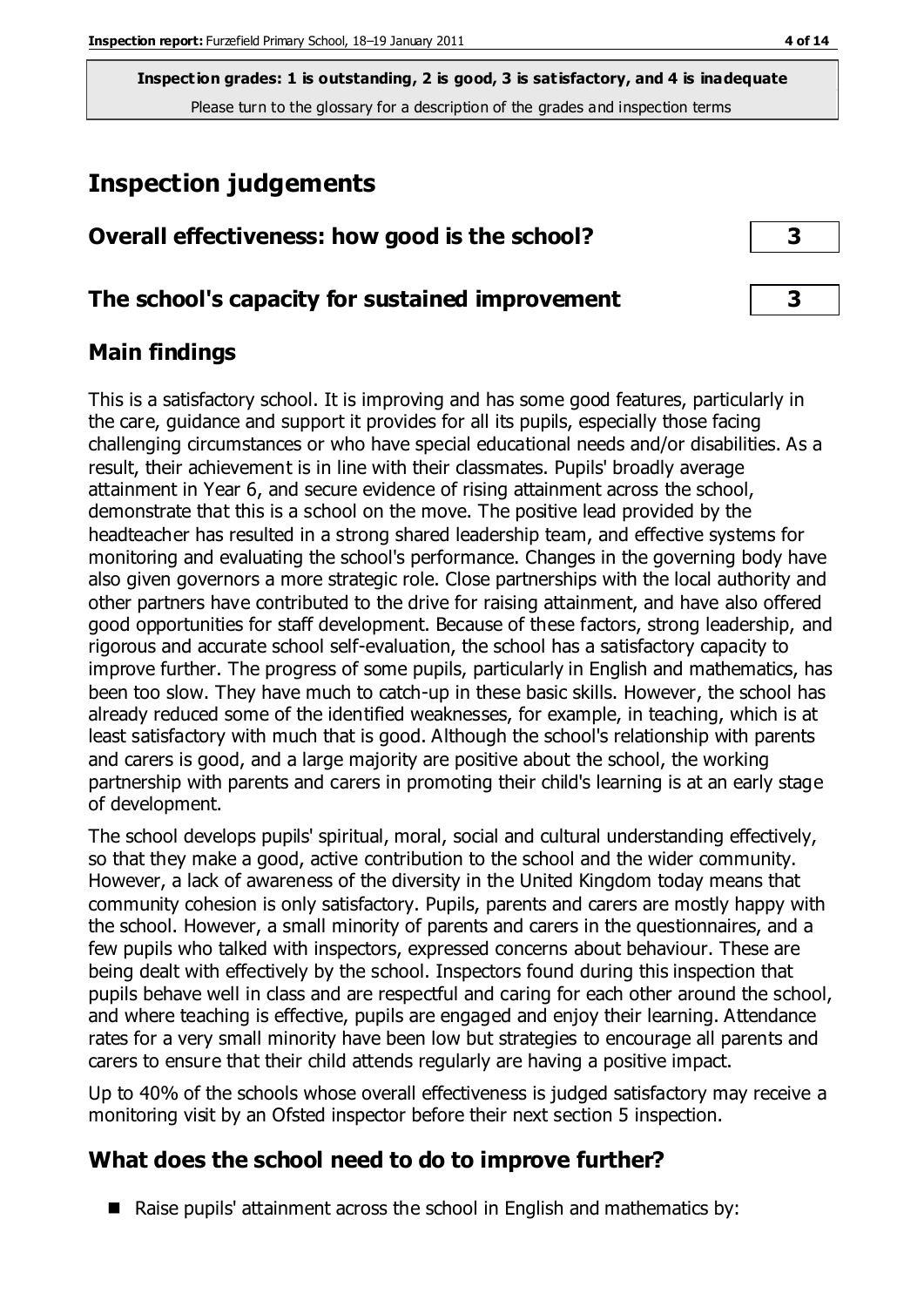**Inspection grades: 1 is outstanding, 2 is good, 3 is satisfactory, and 4 is inadequate** Please turn to the glossary for a description of the grades and inspection terms

- $=$  ensuring that the quality of teaching and learning is consistently good so that it motivates and engages all pupils
- having a daily focus on developing children's basic literacy and numeracy skills in the Early Years Foundation Stage.
- Improve regular attendance, through a strategic approach that maximises attendance and therefore achievement, so that attendance rates increase to those nationally by December 2011. ♦
- Develop the engagement with parents and carers so that more of them are helped to support their child's learning.

#### **Outcomes for individuals and groups of pupils 3**

Pupils' attainment in English and mathematics at the end of Year 6 rose in 2010 and the gap with the national average closed. In Years 1 and 2, pupils' attainment in reading and writing also rose. Children in the Nursery enter with skills which are well below age-related expectations but make satisfactory progress because they are provided with stimulating learning experiences. They enter Year 1 with below average attainment, and make expected progress, so that by the time they leave the school their attainment is broadly average. Pupils who speak English as an additional language and pupils with special educational needs and/or disabilities achieve well compared to their classmates, because they are fully integrated into the life of the school. Evidence from pupils' work, the school's tracking of pupils' progress and from lesson observations show an improving picture.

Pupils willingly take on responsibilities across the school, are actively involved in fund raising and community projects, and show a keen awareness of healthy living. Pupils also take on a range of roles within the local community. The school works hard to promote active and healthy lifestyles, and the youngest children were observed participating in a cafe role-play area, choosing and eating fruit. Where teaching was good, pupils were enthusiastic and enjoyed learning. This was echoed in a comment from one parent, 'My daughter has enjoyed her journey through Furzefield.� She loves coming to school.' Pupils say they feel safe at school, and that incidents of bullying are dealt with quickly. As one said, 'We have more good days than bad.'

A strong drive on improving attendance has resulted in a significant reduction in the number of pupils who are persistently absent, and many pupils participate in the breakfast and after-school clubs. Pupils behave well in class and around the school, and where teaching is effective, they are motivated and engaged. Pupils have a strong sense of what is right and wrong, and show a keen curiosity about the world; for example, when Year 5 demonstrated a sense of awe and wonder while taken on a video journey through space, or when Year 3 showed investigative skills during an archaeological dig.  $\bullet$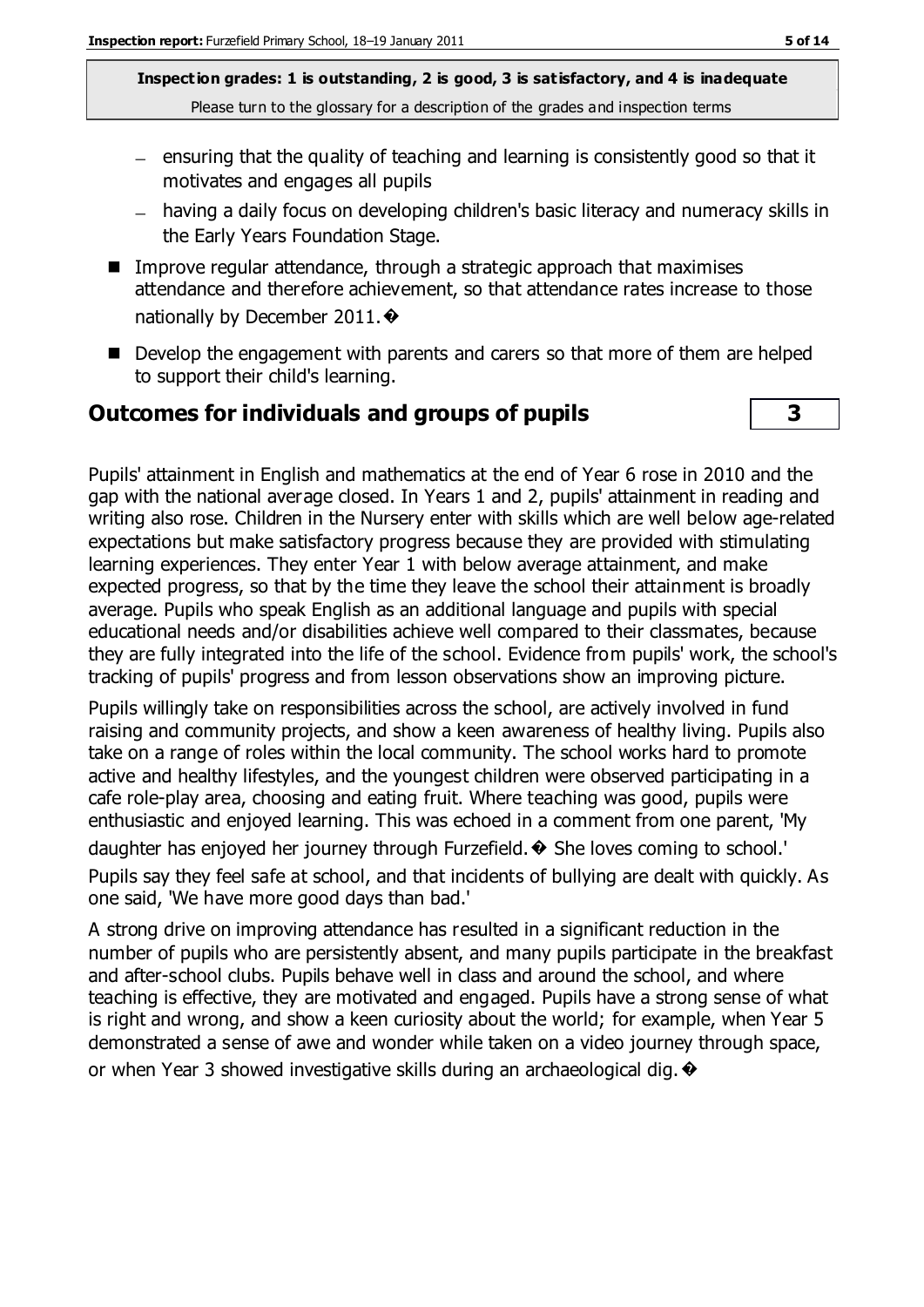## **Inspection grades: 1 is outstanding, 2 is good, 3 is satisfactory, and 4 is inadequate**

Please turn to the glossary for a description of the grades and inspection terms

These are the grades for pupils' outcomes

| Pupils' achievement and the extent to which they enjoy their learning                                                     | 3 |
|---------------------------------------------------------------------------------------------------------------------------|---|
| Taking into account:<br>Pupils' attainment <sup>1</sup>                                                                   | 3 |
| The quality of pupils' learning and their progress                                                                        | 3 |
| The quality of learning for pupils with special educational needs and/or disabilities<br>and their progress               | 3 |
| The extent to which pupils feel safe                                                                                      | 3 |
| Pupils' behaviour                                                                                                         | 3 |
| The extent to which pupils adopt healthy lifestyles                                                                       | 2 |
| The extent to which pupils contribute to the school and wider community                                                   |   |
| The extent to which pupils develop workplace and other skills that will contribute to<br>their future economic well-being |   |
| Taking into account:<br>Pupils' attendance <sup>1</sup>                                                                   | 3 |
| The extent of pupils' spiritual, moral, social and cultural development                                                   | 2 |

<sup>1</sup> The grades for attainment and attendance are: 1 is high; 2 is above average; 3 is broadly average; and 4 is low

#### **How effective is the provision?**

Teaching, which has generally improved, now ensures that more lessons are effectively taught. In these lessons, the pace was lively, relationships strong and work built on prior knowledge and challenged pupils' thinking. Where teaching was satisfactory, it was because pupils became restless and disengaged due to too much teacher talk or because the work was not pitched at the right level. Good support for pupils with special educational needs and/or disabilities through various multi-sensory approaches was also observed in the Specialist Resource Unit and elsewhere in the school.

The curriculum is broad and balanced, and is enhanced by a wide range of after- school clubs which are popular with the pupils, and regular visits, such as to the National Gallery in London, help to enrich their experience. The school benefits from the expertise and skills available in the Specialist Resource Unit and these help teachers enhance the provision for those with specific learning needs. Effective tracking of pupils' progress is ensuring that teachers know their pupils well, and they usually plan activities that match their needs. Teaching assistants make a strong contribution to learning in the more effective lessons through targeted support and questioning. The good care, guidance and support contribute strongly to pupils' progress and to their good personal development. Effective transition arrangements and inter-agency work ensures that the needs of vulnerable pupils are well met, often by specialist support.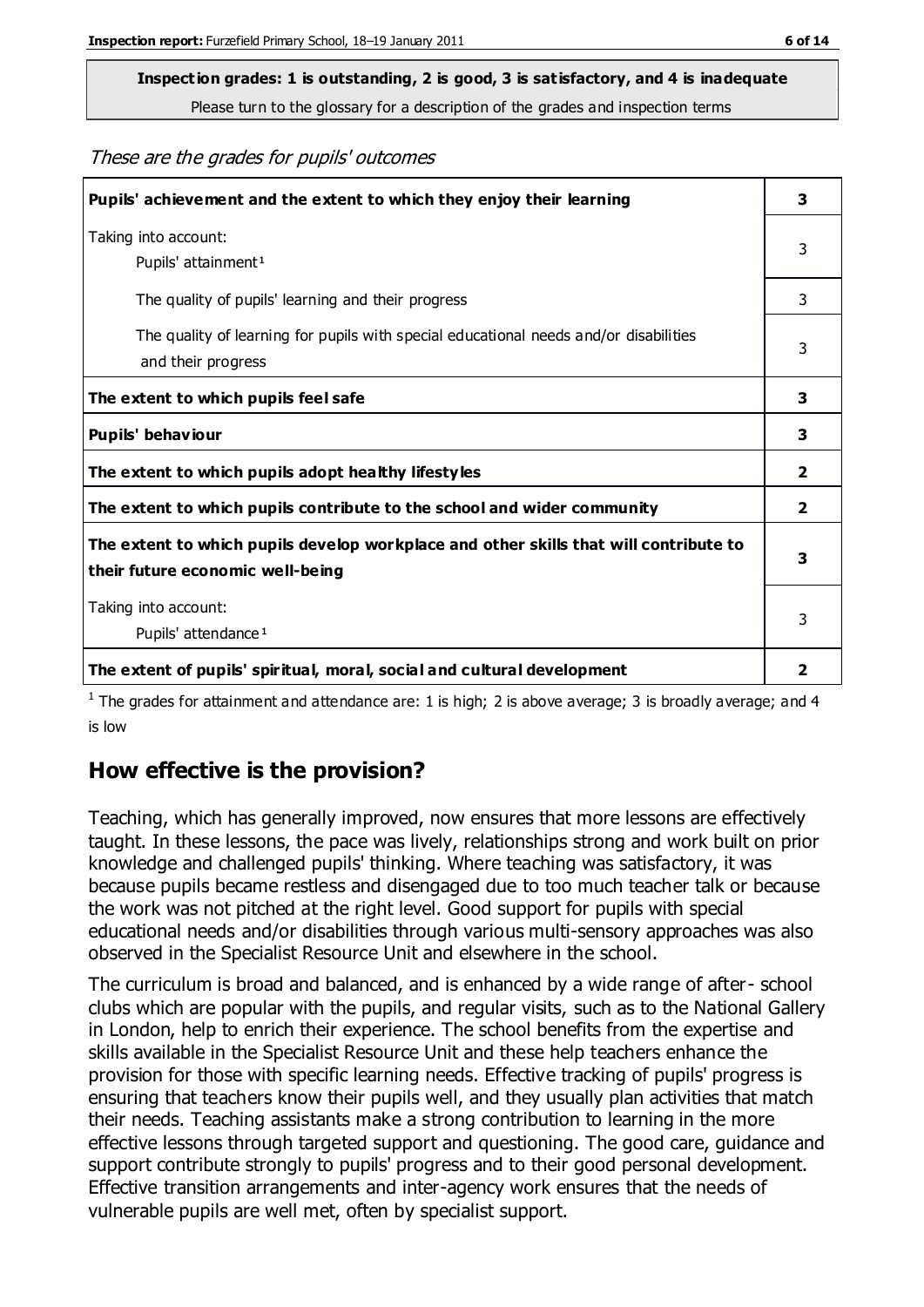**Inspection grades: 1 is outstanding, 2 is good, 3 is satisfactory, and 4 is inadequate** Please turn to the glossary for a description of the grades and inspection terms

These are the grades for the quality of provision

| The quality of teaching                                                                                    |   |
|------------------------------------------------------------------------------------------------------------|---|
| Taking into account:<br>The use of assessment to support learning                                          |   |
| The extent to which the curriculum meets pupils' needs, including, where relevant,<br>through partnerships | 3 |
| The effectiveness of care, guidance and support                                                            |   |

#### **How effective are leadership and management?**

Recent changes in staffing have provided the impetus for embedding the school's vision and drive for improvement. Strategic decisions about the role of the governing body, and the involvement of subject leaders in monitoring and evaluating the school's performance, have already had a positive impact in developing a culture of high expectations. The governing body now plays a key role in supporting and challenging the school. A more structured approach to monitoring and evaluating the school's work has ensured that the issues from the previous inspection have been tackled with some success. Rigorous tracking and monitoring systems across the school have enabled leaders and teachers to identify individual pupil needs and plan appropriate actions to support these needs. However, this has not yet ensured that attainment is high enough in English and mathematics, so that all pupils reach their full potential.

The school promotes equality of opportunity and tackles any discrimination satisfactorily, and has conducted an audit of provision for community cohesion. The school's network with more ethnically and culturally diverse parts of the United Kingdom is still underdeveloped.

Safeguarding of pupils is satisfactory, and staff and governors are suitably trained in the safety of pupils, with particular regard to pupils facing challenging circumstances who are given a high priority by the school. The school's relationship with parents and carers is good, and a large majority are positive about the work of the school. Nevertheless, the school recognises that there is scope to work more actively with parents and carers so that they are supported to reinforce their child's learning at home.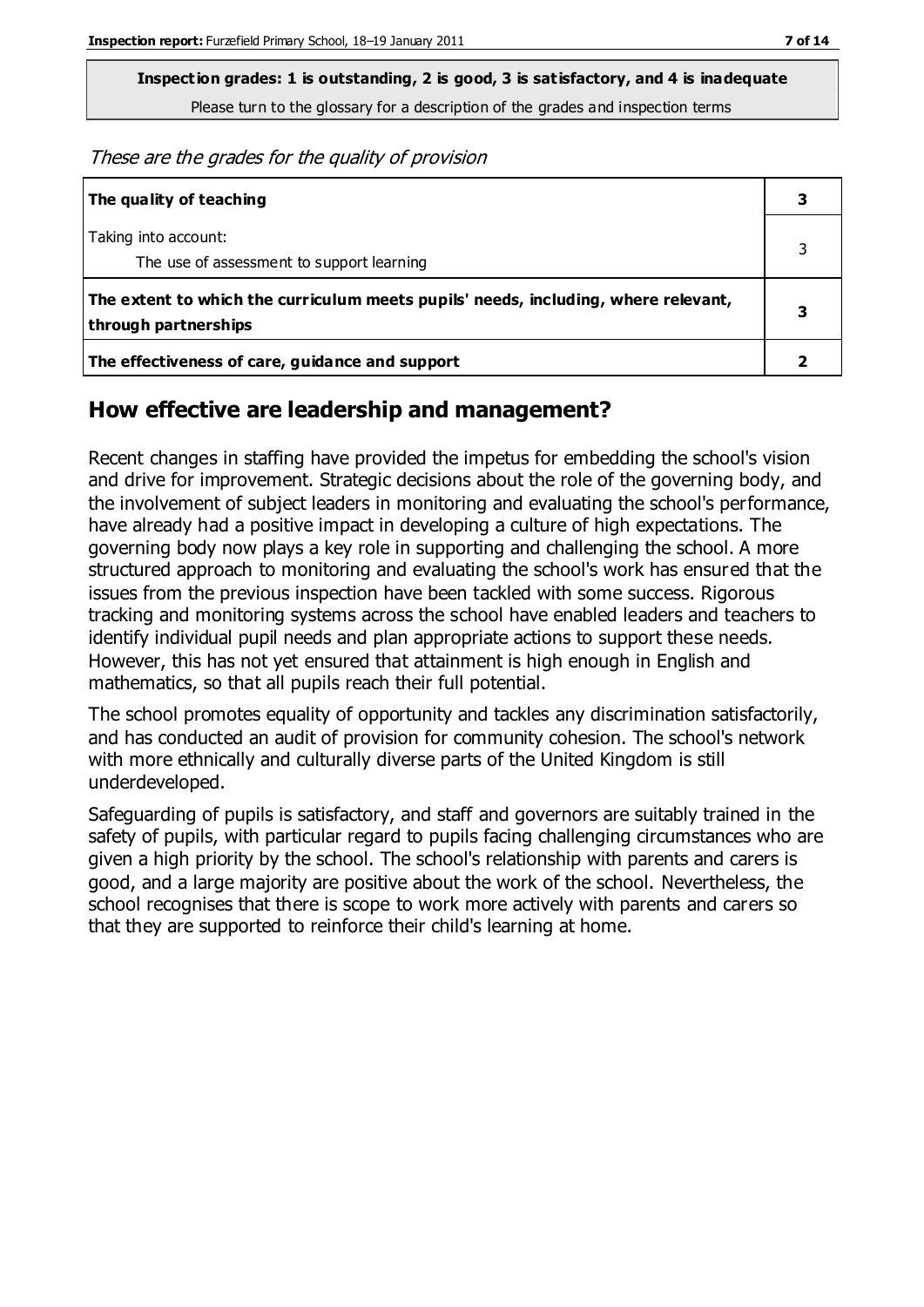**Inspection grades: 1 is outstanding, 2 is good, 3 is satisfactory, and 4 is inadequate**

Please turn to the glossary for a description of the grades and inspection terms

These are the grades for leadership and management

| The effectiveness of leadership and management in embedding ambition and driving<br><b>improvement</b>                                                           | $\overline{2}$ |
|------------------------------------------------------------------------------------------------------------------------------------------------------------------|----------------|
| Taking into account:<br>The leadership and management of teaching and learning                                                                                   | 2              |
| The effectiveness of the governing body in challenging and supporting the<br>school so that weaknesses are tackled decisively and statutory responsibilities met | 3              |
| The effectiveness of the school's engagement with parents and carers                                                                                             | 3              |
| The effectiveness of partnerships in promoting learning and well-being                                                                                           | $\mathbf{2}$   |
| The effectiveness with which the school promotes equality of opportunity and tackles<br><b>discrimination</b>                                                    | 3              |
| The effectiveness of safeguarding procedures                                                                                                                     | 3              |
| The effectiveness with which the school promotes community cohesion                                                                                              | 3              |
| The effectiveness with which the school deploys resources to achieve value for money                                                                             | 3              |

#### **Early Years Foundation Stage**

Many children enter the Early Years Foundation Stage with communication and numeracy skills below those expected for their age. Children are encouraged to explore and learn through an appropriate range of activities both indoors and outside. Good teaching was observed where the quick pace helped to extend the children's language skills, for example, in a story-telling session based on the theme of fairy tales where the teacher modelled different characters for the children to mimic and act out in role play using puppets and masks. Independent learning is fostered through a play-based approach, and the environment allows children to move about and interact with one another safely and happily. For example, children explored the texture of paint, counted the toy animals they uncovered in a big tray of porridge, made toast and used computers to retell familiar stories. Practice in developing early speech and language skills, and early reading skills, is, however, inconsistent and not regular enough to ensure all children achieve as well as they could.

The Nursery has good links with the Children's Centre, and there is good access to shared resources. There is a strong focus on the children's welfare in this nurturing environment that helps to build their confidence and self-esteem. Partnership with parents and carers is good, with regular formal and informal meetings helping to maintain a safe environment. More secure and reliable tracking data, and ongoing assessment of children's progress through 'Learning Journals', coupled with an attractive and vibrant environment, are enabling staff to more effectively meet the needs of all children. Leaders successfully ensure that teachers and adults work well as a cohesive team well focused on developing children's personal, social and emotional skills in readiness for Year 1. To this effect, many of the good practices established in this part of the school are being extended into Year 1.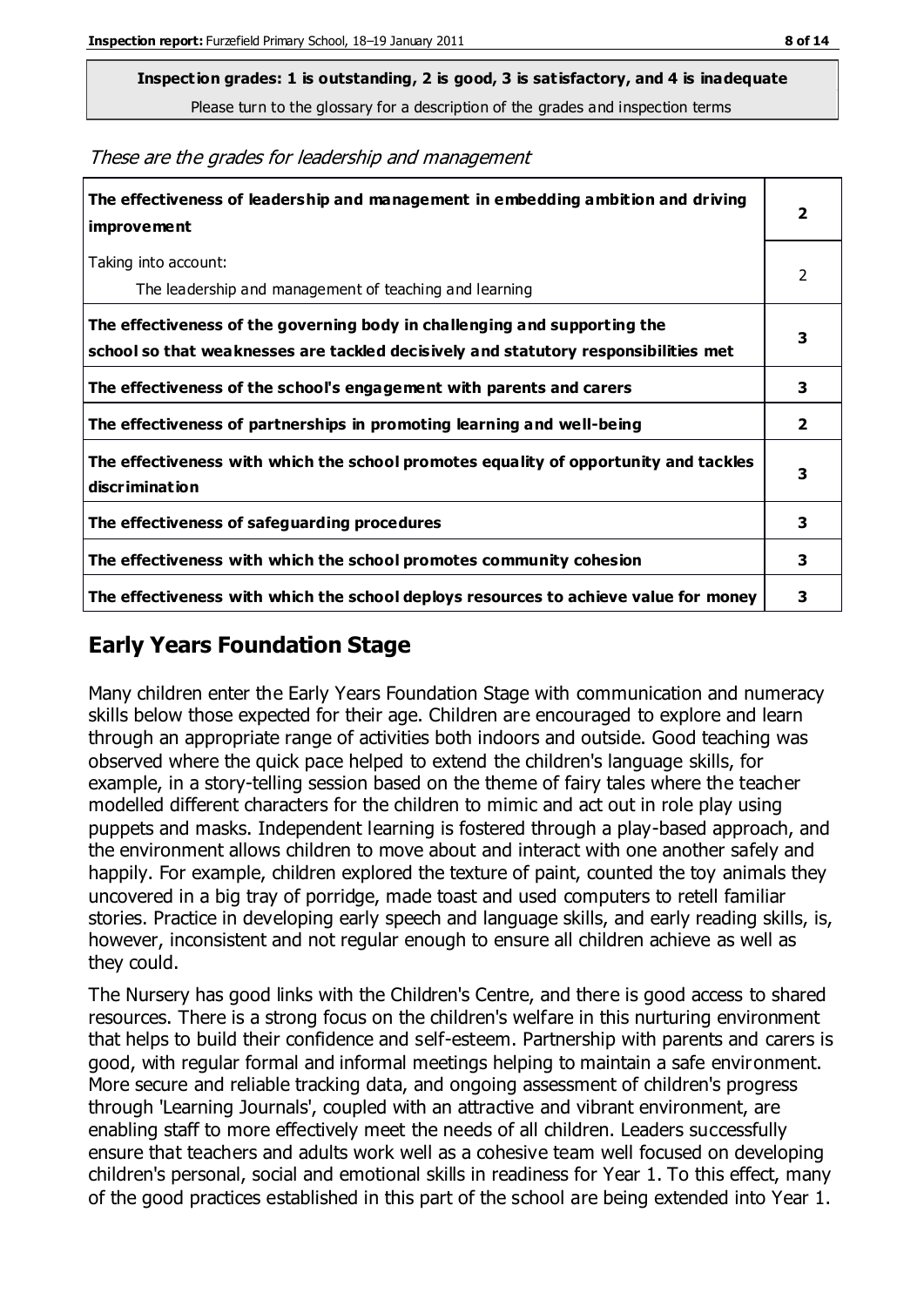**Inspection grades: 1 is outstanding, 2 is good, 3 is satisfactory, and 4 is inadequate**

Please turn to the glossary for a description of the grades and inspection terms

These are the grades for the Early Years Foundation Stage

| <b>Overall effectiveness of the Early Years Foundation Stage</b>                      |  |
|---------------------------------------------------------------------------------------|--|
| Taking into account:<br>Outcomes for children in the Early Years Foundation Stage     |  |
| The quality of provision in the Early Years Foundation Stage                          |  |
| The effectiveness of leadership and management of the Early Years Foundation<br>Stage |  |

#### **Views of parents and carers**

The response rate to the questionnaire was above the national average. Parents and carers are largely positive about the school. A small minority raised concerns about behaviour, and during this inspection inspectors did observe some lack of attention and concentration in lessons where teaching and learning activities did not meet the pupils' needs and where the pace of the lesson flagged. However, inspectors found that the school's behaviour policy and strategies, and the close monitoring of teaching, are ensuring that these instances are reduced. The school evaluates its work effectively and has the capacity to address these concerns.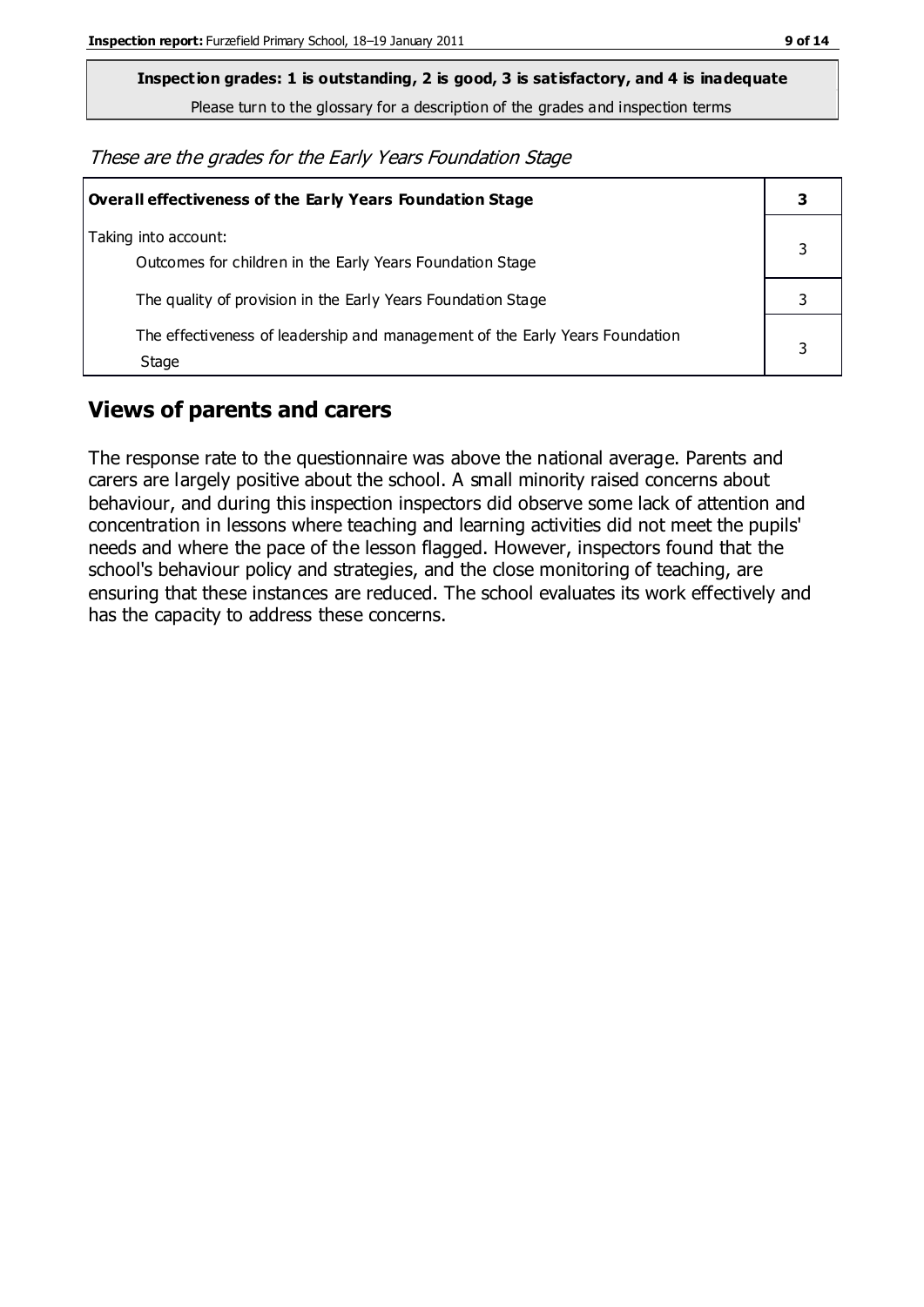#### **Responses from parents and carers to Ofsted's questionnaire**

Ofsted invited all the registered parents and carers of pupils registered at Furzefield Primary school to complete a questionnaire about their views of the school.

In the questionnaire, parents and carers were asked to record how strongly they agreed with 13 statements about the school.

The inspection team received 177 completed questionnaires by the end of the on-site inspection. In total, there are 415 pupils registered at the school.

| <b>Statements</b>                                                                                                                                                                                                                                       |              | <b>Strongly</b><br><b>Agree</b><br>agree |              |               | <b>Disagree</b> |                | <b>Strongly</b><br>disagree |                |
|---------------------------------------------------------------------------------------------------------------------------------------------------------------------------------------------------------------------------------------------------------|--------------|------------------------------------------|--------------|---------------|-----------------|----------------|-----------------------------|----------------|
|                                                                                                                                                                                                                                                         | <b>Total</b> | $\frac{0}{0}$                            | <b>Total</b> | $\frac{0}{0}$ | <b>Total</b>    | $\frac{0}{0}$  | <b>Total</b>                | $\frac{0}{0}$  |
| My child enjoys school                                                                                                                                                                                                                                  | 82           | 46                                       | 86           | 49            | 9               | 5              | 0                           | $\mathbf 0$    |
| The school keeps my child<br>safe                                                                                                                                                                                                                       | 67           | 38                                       | 103          | 58            | 3               | $\overline{2}$ | 3                           | $\overline{2}$ |
| My school informs me about<br>my child's progress                                                                                                                                                                                                       | 57           | 32                                       | 115          | 65            | 3               | 2              | $\mathbf{1}$                | $\mathbf{1}$   |
| My child is making enough<br>progress at this school                                                                                                                                                                                                    | 50           | 28                                       | 108          | 61            | 16              | 9              | $\overline{2}$              | $\mathbf{1}$   |
| The teaching is good at this<br>school                                                                                                                                                                                                                  | 60           | 34                                       | 107          | 60            | 5               | 3              | $\mathbf{1}$                | $\mathbf{1}$   |
| The school helps me to<br>support my child's learning                                                                                                                                                                                                   | 51           | 29                                       | 114          | 64            | 8               | 5              | $\overline{2}$              | $\mathbf{1}$   |
| The school helps my child to<br>have a healthy lifestyle                                                                                                                                                                                                | 64           | 36                                       | 106          | 60            | 6               | 3              | $\mathbf 0$                 | $\mathbf 0$    |
| The school makes sure that<br>my child is well prepared for<br>the future (for example<br>changing year group,<br>changing school, and for<br>children who are finishing<br>school, entering further or<br>higher education, or entering<br>employment) | 51           | 29                                       | 109          | 62            | 11              | 6              | $\mathbf 0$                 | $\mathbf 0$    |
| The school meets my child's<br>particular needs                                                                                                                                                                                                         | 45           | 25                                       | 110          | 62            | 16              | 9              | $\overline{2}$              | $\mathbf{1}$   |
| The school deals effectively<br>with unacceptable behaviour                                                                                                                                                                                             | 39           | 22                                       | 78           | 44            | 43              | 24             | 8                           | 5              |
| The school takes account of<br>my suggestions and concerns                                                                                                                                                                                              | 46           | 26                                       | 105          | 59            | 16              | 9              | 0                           | 0              |
| The school is led and<br>managed effectively                                                                                                                                                                                                            | 41           | 23                                       | 117          | 66            | $\overline{4}$  | $\overline{2}$ | $\mathbf 0$                 | $\mathbf 0$    |
| Overall, I am happy with my<br>child's experience at this<br>school                                                                                                                                                                                     | 57           | 32                                       | 106          | 60            | 12              | 7              | $\mathbf{1}$                | $\mathbf{1}$   |

The table above summarises the responses that parents and carers made to each statement. The percentages indicate the proportion of parents and carers giving that response out of the total number of completed questionnaires. Where one or more parents and carers chose not to answer a particular question, the percentages will not add up to 100%.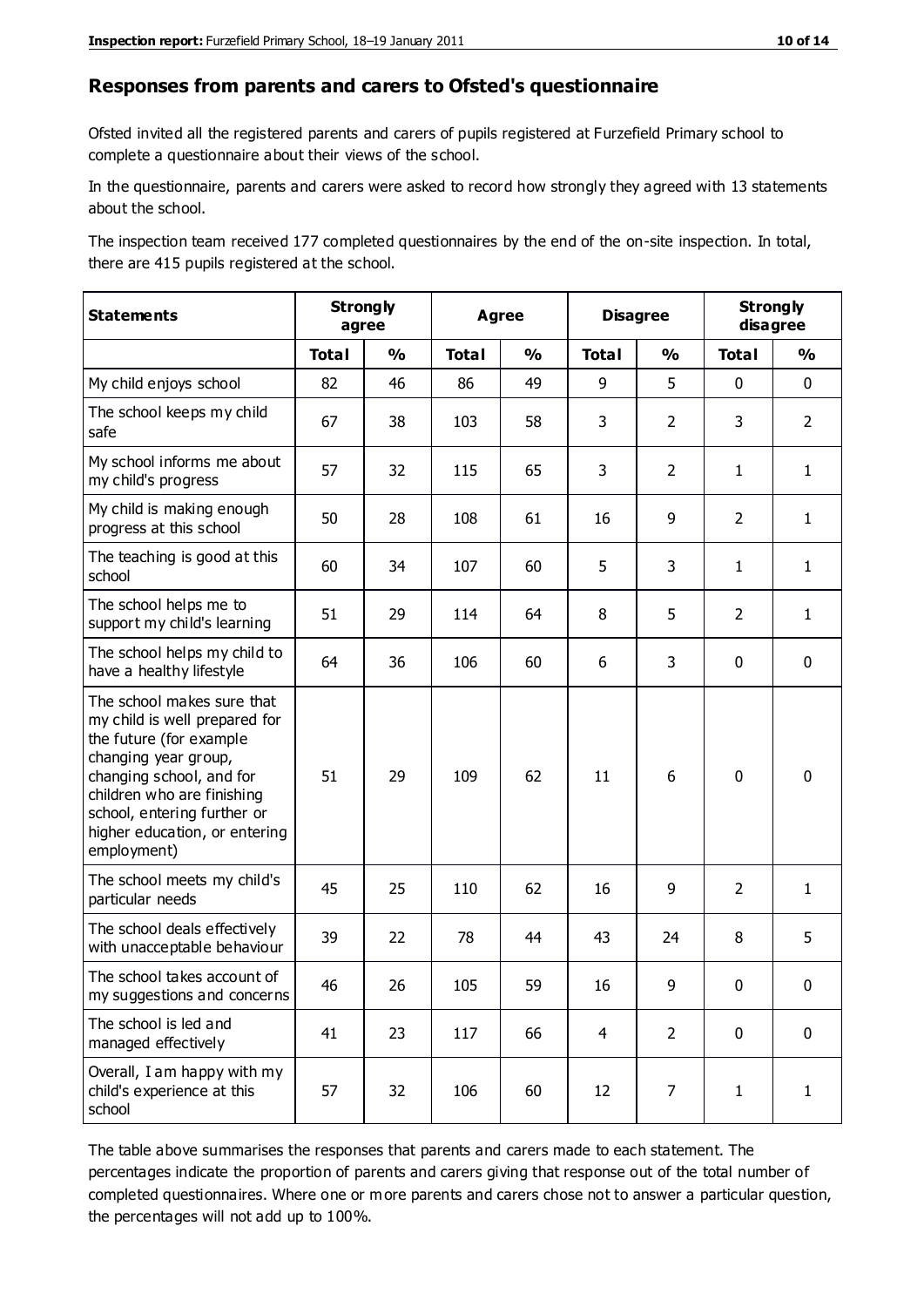### **Glossary**

| Grade   | <b>Judgement</b> | <b>Description</b>                                                                                                                                                                                                            |
|---------|------------------|-------------------------------------------------------------------------------------------------------------------------------------------------------------------------------------------------------------------------------|
| Grade 1 | Outstanding      | These features are highly effective. An outstanding school<br>provides exceptionally well for all its pupils' needs.                                                                                                          |
| Grade 2 | Good             | These are very positive features of a school. A school that<br>is good is serving its pupils well.                                                                                                                            |
| Grade 3 | Satisfactory     | These features are of reasonable quality. A satisfactory<br>school is providing adequately for its pupils.                                                                                                                    |
| Grade 4 | Inadequate       | These features are not of an acceptable standard. An<br>inadequate school needs to make significant improvement<br>in order to meet the needs of its pupils. Ofsted inspectors<br>will make further visits until it improves. |

#### **What inspection judgements mean**

#### **Overall effectiveness of schools**

|                       | Overall effectiveness judgement (percentage of schools) |      |                     |                   |
|-----------------------|---------------------------------------------------------|------|---------------------|-------------------|
| <b>Type of school</b> | <b>Outstanding</b>                                      | Good | <b>Satisfactory</b> | <b>Inadequate</b> |
| Nursery schools       | 59                                                      | 35   | 3                   | 3                 |
| Primary schools       | 9                                                       | 44   | 39                  | 7                 |
| Secondary schools     | 13                                                      | 36   | 41                  | 11                |
| Sixth forms           | 15                                                      | 39   | 43                  | 3                 |
| Special schools       | 35                                                      | 43   | 17                  | 5                 |
| Pupil referral units  | 21                                                      | 42   | 29                  | 9                 |
| All schools           | 13                                                      | 43   | 37                  | 8                 |

New school inspection arrangements were introduced on 1 September 2009. This means that inspectors now make some additional judgements that were not made previously.

The data in the table above are for the period 1 September 2009 to 31 August 2010 and are consistent with the latest published official statistics about maintained school inspection outcomes (see **[www.ofsted.gov.uk](http://www.ofsted.gov.uk/)**).

The sample of schools inspected during 2009/10 was not representative of all schools nationally, as weaker schools are inspected more frequently than good or outstanding schools.

Percentages are rounded and do not always add exactly to 100.

Sixth form figures reflect the judgements made for the overall effectiveness of the sixth form in secondary schools, special schools and pupil referral units.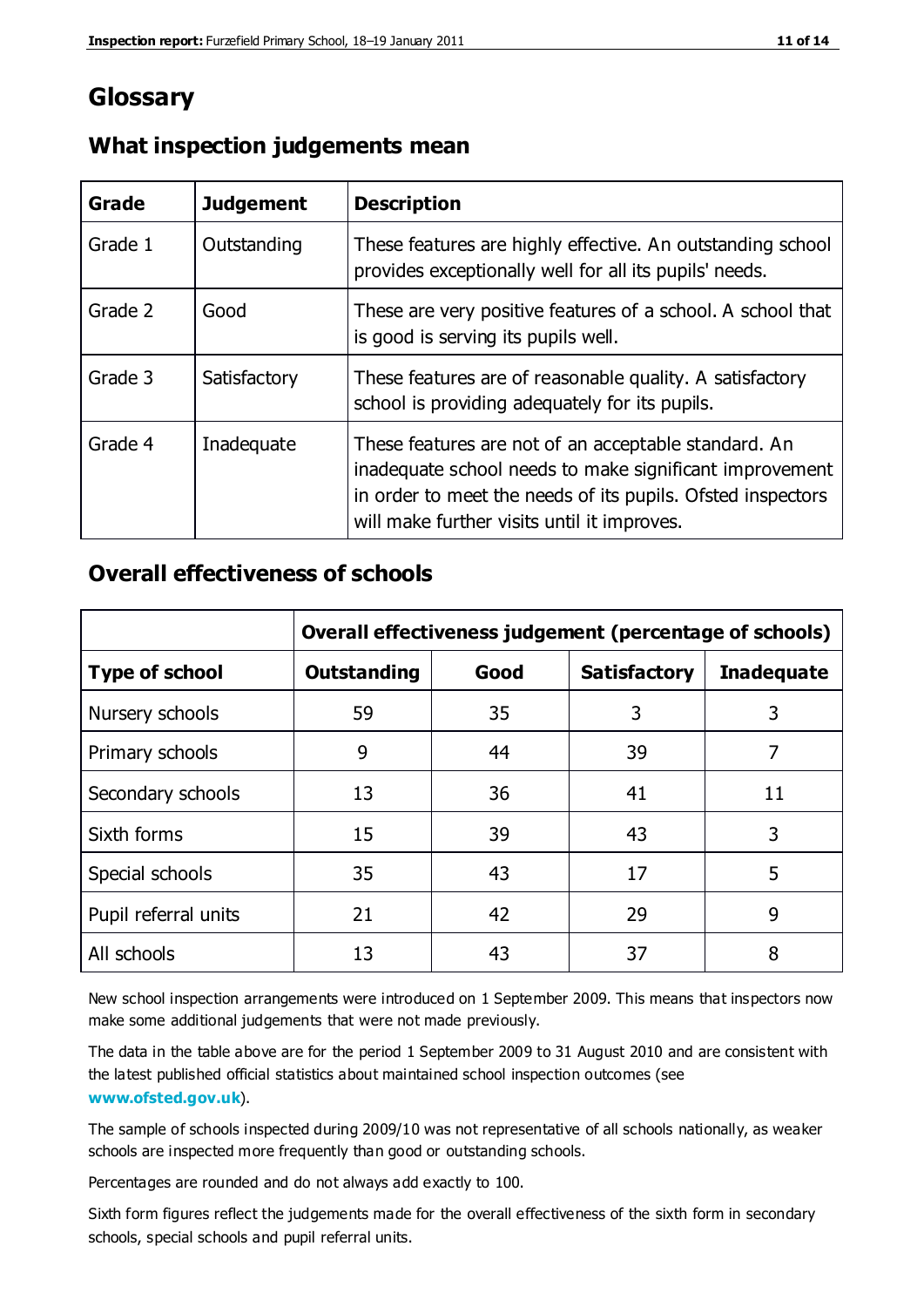## **Common terminology used by inspectors**

| Achievement:                  | the progress and success of a pupil in their learning,<br>development or training.                                                                                                                                                          |  |  |
|-------------------------------|---------------------------------------------------------------------------------------------------------------------------------------------------------------------------------------------------------------------------------------------|--|--|
| Attainment:                   | the standard of the pupils' work shown by test and<br>examination results and in lessons.                                                                                                                                                   |  |  |
| Capacity to improve:          | the proven ability of the school to continue<br>improving. Inspectors base this judgement on what<br>the school has accomplished so far and on the quality<br>of its systems to maintain improvement.                                       |  |  |
| Leadership and management:    | the contribution of all the staff with responsibilities,<br>not just the headteacher, to identifying priorities,<br>directing and motivating staff and running the school.                                                                  |  |  |
| Learning:                     | how well pupils acquire knowledge, develop their<br>understanding, learn and practise skills and are<br>developing their competence as learners.                                                                                            |  |  |
| <b>Overall effectiveness:</b> | inspectors form a judgement on a school's overall<br>effectiveness based on the findings from their<br>inspection of the school. The following judgements,<br>in particular, influence what the overall effectiveness<br>judgement will be. |  |  |
|                               | The school's capacity for sustained<br>improvement.                                                                                                                                                                                         |  |  |
|                               | Outcomes for individuals and groups of pupils.                                                                                                                                                                                              |  |  |
|                               | The quality of teaching.                                                                                                                                                                                                                    |  |  |
|                               | The extent to which the curriculum meets<br>pupils' needs, including, where relevant,<br>through partnerships.                                                                                                                              |  |  |
|                               | The effectiveness of care, guidance and<br>support.                                                                                                                                                                                         |  |  |
| Progress:                     | the rate at which pupils are learning in lessons and<br>over longer periods of time. It is often measured by<br>comparing the pupils' attainment at the end of a key                                                                        |  |  |

stage with their attainment when they started.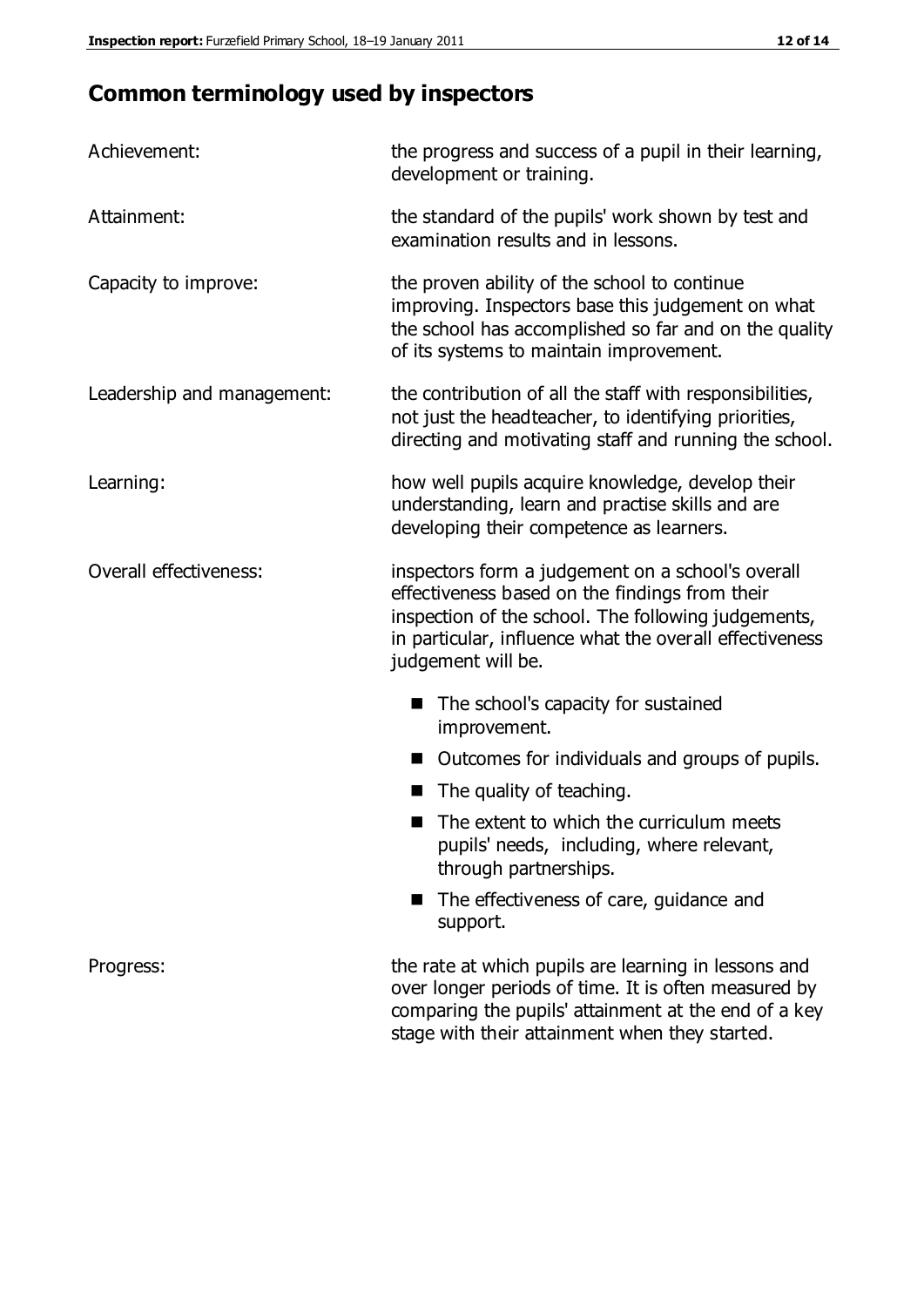#### **This letter is provided for the school, parents and carers to share with their children. It describes Ofsted's main findings from the inspection of their school.**

20 January 2011

#### Dear Pupils

#### **Inspection of Furzefield Primary School, Redhill RH1 3PA**

Thank you for the welcome you showed to the inspection team when we visited you recently. You told us about what makes your school safe, why you enjoy going to school, and what would make it even better.

Your school is a satisfactory school, with some good features. You are making satisfactory progress because the teachers plan interesting and exciting learning experiences for you.

You clearly enjoy school, and enjoy taking on responsibilities around the school, through the school council, and through older pupils looking after younger ones at break and lunchtimes. We were impressed by your awareness of what helps you keep safe and healthy.

Part of our role is to see that the school is doing all it can to provide you with the best possible education. All of you can play your part by making sure you always attend school every day, unless, of course, you are ill, and by taking a more active part in lessons.

To make your school even better, we have asked your headteacher and teachers to

- **Provide the youngest children with more opportunities to practise their language and** counting skills daily, and to help all of you to achieve higher standards in both English and mathematics.
- Ensure that those of you who do not attend school as regularly as you might, do so, and to help you and your families understand why it is so important that you attend every day.
- Work more closely with those who look after you to help you with your learning at home. You can help, too, by sharing what you have learned at school with them and by asking for extra help.

The team wishes you all the best for the future.

Yours sincerely

Brian Netto Lead inspector